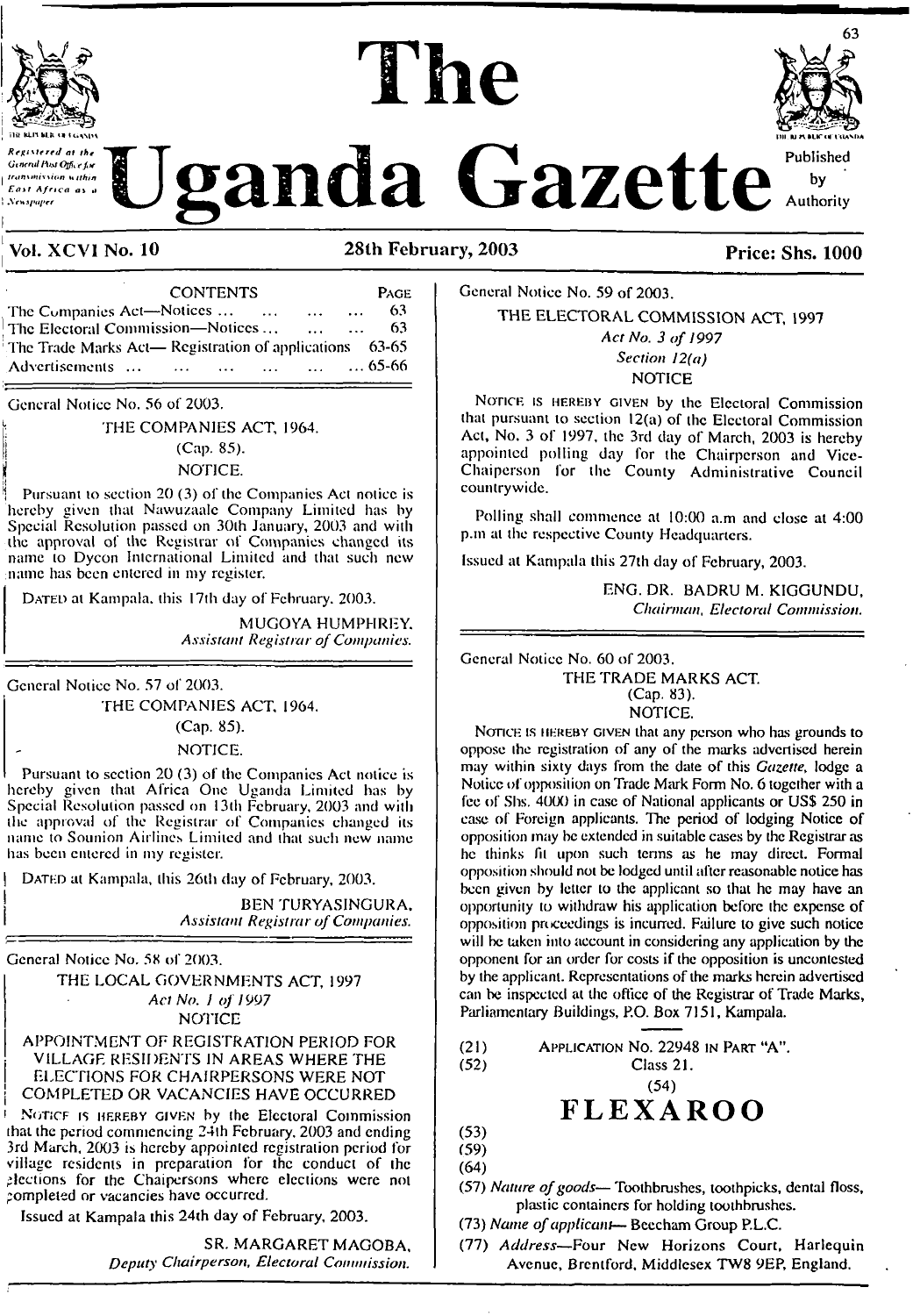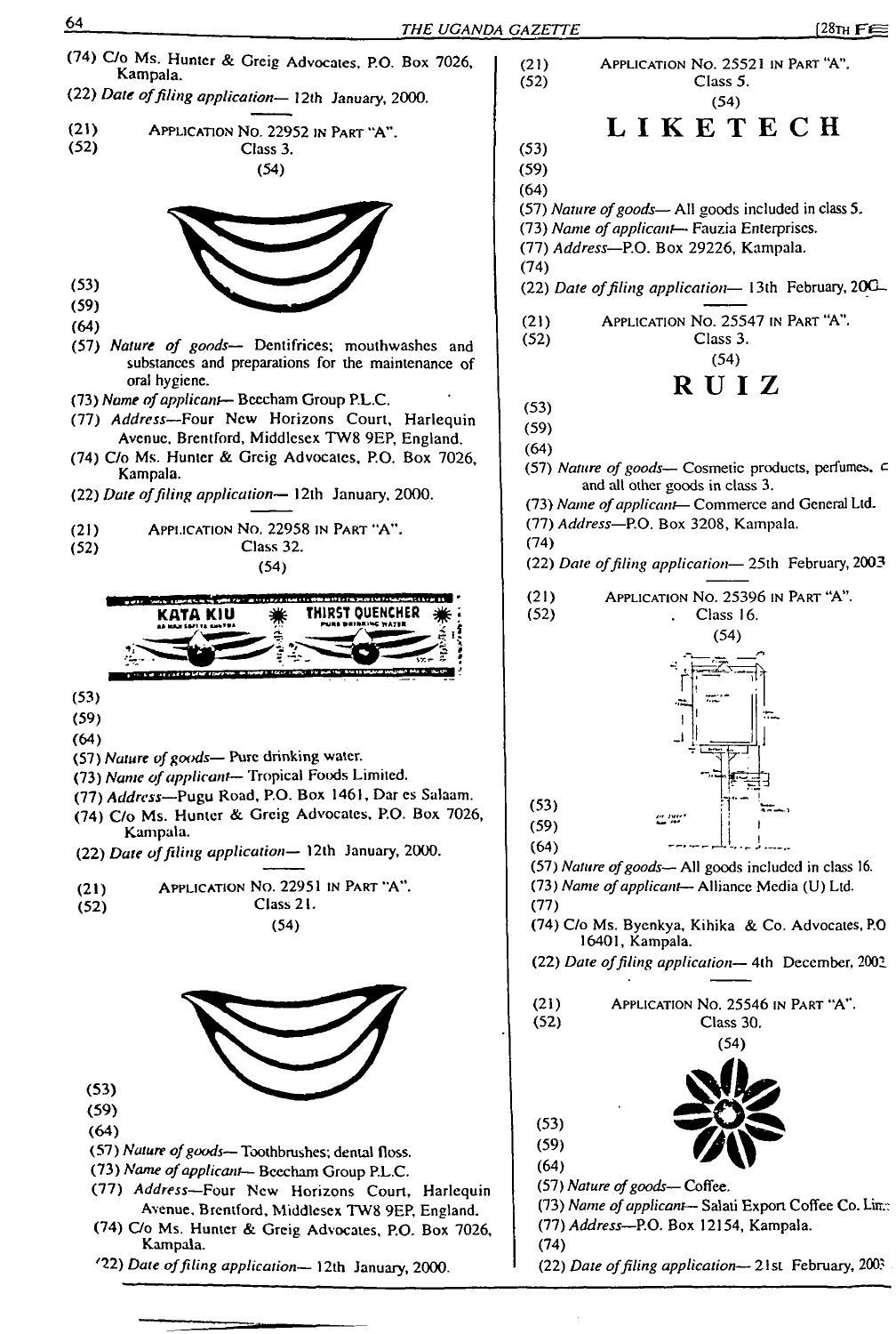

 $(59)$ <br> $(64)$ 

(57) *Nature ofgoods*— Coficc.

(73) *Name ofapplicant*— Salati Export Coffee Co. Limited. *ill) Address—*P.O. Box 12154, Kampala.

(74)

(22) *Date offiling application—* 21st February, 2003.

Kampala, RITA BBANGA-BUKENYA (MRS.),<br>27th February, 2003. Assistant Registrar of Trade Marks. 27th February, 2003. *Assistant Registrar ofTrade Marks.*

## **ADVERTISEMENTS**

THE REGISTRATION OF TITLES ACT, 1964. (Cap. 205). NOTICE.

#### ISSUE OF SPECIAL CERTIFICATE OF TITLE.

Kyaggwe Block 116 Plot 19, Area 0.40 Hectares at Namumira Estate.

Notice is hereby given that after the expiration of one month from the publication hereof, I intend to issue in the names of Clement Lulika, a special Certificate of Title under lhe above Block and Plot, the Certificate of Title which was originally issued having been lost.

Mukono, 30lh January, 2003. SARAH KULATA BASANGWA, *for ChiefRegistrar of Titles.*

THE REGISTRATION OF TITLES ACT, 1964. (Cap. 205). NOTICE.

#### ! ISSUE OF SPECIAL CERTIFICATE OF TITLE.

Kyadondo Block 257 Plot 341, Area 0.446 Hectares at Munyonyo.

NOTICE IS HEREBY GIVEN that after the expiration of one inonth from the publication hereof, I intend to issue in the hames of Jean Bulyaba Sembeguya of P.O. Box 1338, Kampala, a special Certificate of Title under the above Block and Plot, the Certificate of Title which was originally issued having been lost.

Kampala, OPIO ROBERT, |4th February, 2003. *for ChiefRegistrar of Titles.*

#### THE REGISTRATION OF TITLES ACT, 1964. (Cap. 205). NOTICE.

## ISSUE OF SPECIAL CERTIFICATE OF TITLE.

*leasehold Register—*Volume 252 Folio 4, Land al Kaberamaido.

NOTICE IS HEREBY GIVEN that after the expiration of one "lonth from the publication hereof, I intend to issue in the "ames of The Registered Trustees of the Kaberamaido Indian -ublic School, a special Certificate of Title under the above ■plume and Folio, the Certificate of Title which was ziginally issued having been lost.

Ampala, ROBERT V. NYOMBI, ■jh January, 2003. *for ChiefRegistrar ofTitles.*

#### THE REGISTRATION OF TITLES ACT, 1964. (Cap. 205).

NOTICE.

ISSUE OF SPECIAL CERTIFICATE OF TITLE.

*Leasehold Register*—Volume 669 Folio 18, Plot No. 1, Gayers Road, Mbalc.

NOTICE IS HEREBY GIVEN that after the expiration of one month from the publication hereof, I intend to issue in the names of Rajinkant Jashbhai Patel of P.O. Box 375, Mbale, a special Certificate of Title under the above Volume and Folio, the Certificate of Title which was originally issued having been lost.

Kampala, ROBERT V. NYOMBI, 2nd October, 2002. *for ChiefRegistrar ofTitles.*

#### THE REGISTRATION OF TITLES ACT, 1964. (Cap. 205).

NOTICE.

#### ISSUE OF SPECIAL CERTIFICATE OF TITLE.

Singo Block 296 Plot 93, Area 0.267 Hectares at Kycdikyo Estate.

NOTICE IS HEREBY GIVEN that after the expiration of one month from the publication hereof, I intend to issue in the names of Enoka Kalibala of Banda P.O. Box 3996, Kampala, a special Certificate of Title under the above Block and Plot of the Mailo Register, the duplicate Certificate of Title which was originally issued having been lost.

Mityana, NYOMBI ROBERT, 8th January, 2003. *for ChiefRegistrar of Titles.*

#### THE REGISTRATION OF TITLES ACT, 1964. (Cap. 205).

#### NOTICE.

#### ISSUE OF SPECIAL CERTIFICATE OF TITLE.

Busiro Block 314 Plots 39, 41,42 Area 5.8, 6.30 at Buloba.

NOTICE IS HEREBY GIVEN that after the expiration of one month from the publication hereof, I intend to issue in lhe names of Yoana Mukasa of P.O. Buloba, a special Certificate of Title under the above Block and Plot, the Certificate of Title which was originally issued having been lost.

Kampala, **NAKISALI WAMAI,**<br>20th February, 2003. *for Chief Registrar of Titles*. 20th February, 2003. *for ChiefRegistrar of Titles.*

THE REGISTRATION OF TITLES ACT, 1964. (Cap. 205). NOTICE.

#### ISSUE OF SPECIAL CERTIFICATE OF TITLE.

Kyaggwe Block 109 Plot 391, Area 0.380 Hectares at Gwafu.

NOTICE IS HEREBY GIVEN that after the expiration of one month from the publication hereof, I intend to issue in the names of Joseph Micheal Kagwa of Nabuta Mut. IV, Kyaggwe, a special Certificate of Title under lhe above Block and Plot, the Certificate of Title which was originally issued having been lost.

Mukono, SARAH KULATA BASANGWA, 7th January, 2003. for Chief Registrar of Titles 7th January, 2003. *for ChiefRegistrar of Titles.*